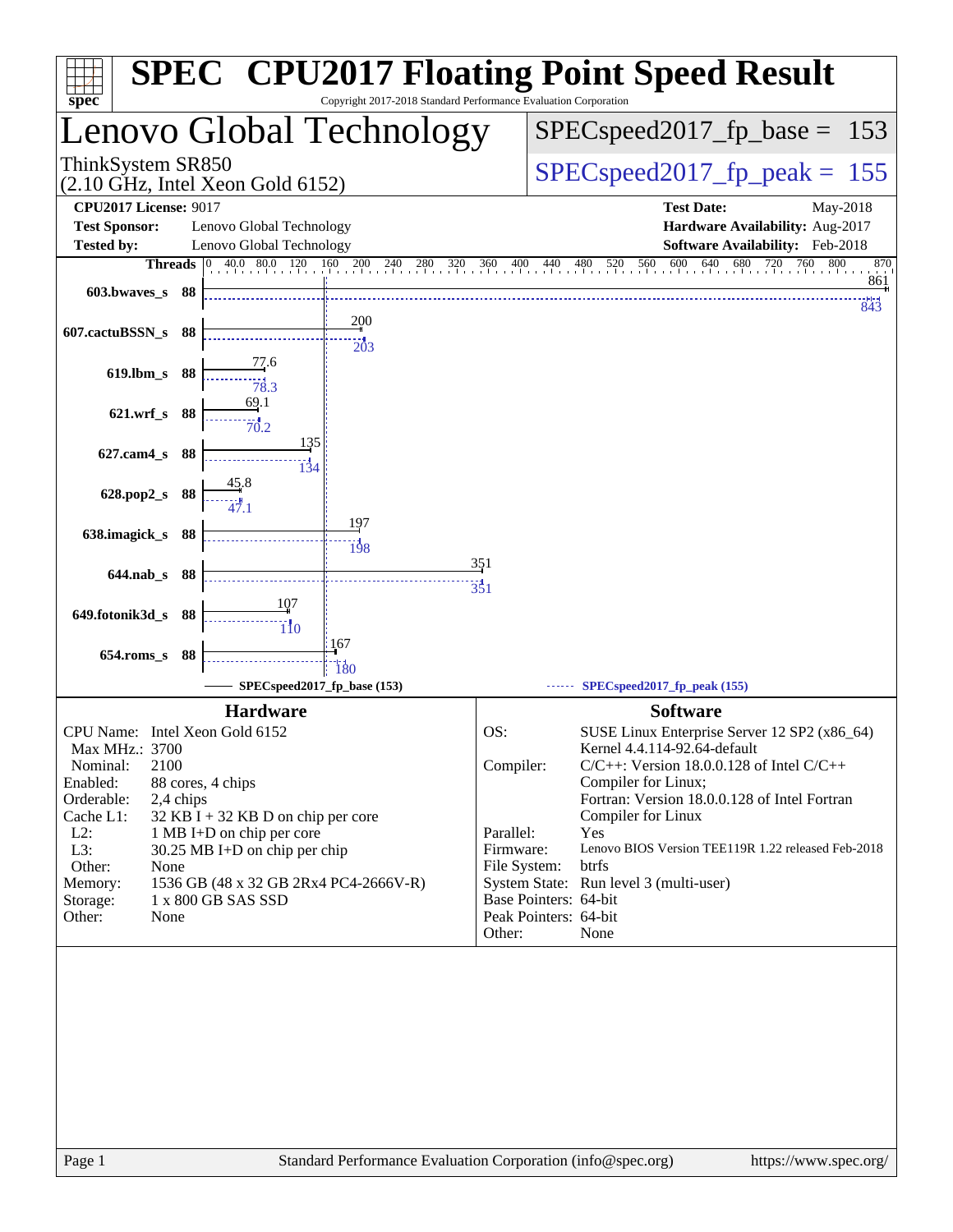

Lenovo Global Technology

SPECspeed2017 fp base =  $153$ 

## ThinkSystem SR850<br>  $SPEC speed2017$  fp\_peak = 155

(2.10 GHz, Intel Xeon Gold 6152)

**[Test Sponsor:](http://www.spec.org/auto/cpu2017/Docs/result-fields.html#TestSponsor)** Lenovo Global Technology **[Hardware Availability:](http://www.spec.org/auto/cpu2017/Docs/result-fields.html#HardwareAvailability)** Aug-2017

**[CPU2017 License:](http://www.spec.org/auto/cpu2017/Docs/result-fields.html#CPU2017License)** 9017 **[Test Date:](http://www.spec.org/auto/cpu2017/Docs/result-fields.html#TestDate)** May-2018

**[Tested by:](http://www.spec.org/auto/cpu2017/Docs/result-fields.html#Testedby)** Lenovo Global Technology **[Software Availability:](http://www.spec.org/auto/cpu2017/Docs/result-fields.html#SoftwareAvailability)** Feb-2018

## **[Results Table](http://www.spec.org/auto/cpu2017/Docs/result-fields.html#ResultsTable)**

|                             | <b>Base</b>    |                |       |                |       | <b>Peak</b>    |       |                |                |              |                |              |                |              |
|-----------------------------|----------------|----------------|-------|----------------|-------|----------------|-------|----------------|----------------|--------------|----------------|--------------|----------------|--------------|
| <b>Benchmark</b>            | <b>Threads</b> | <b>Seconds</b> | Ratio | <b>Seconds</b> | Ratio | <b>Seconds</b> | Ratio | <b>Threads</b> | <b>Seconds</b> | <b>Ratio</b> | <b>Seconds</b> | <b>Ratio</b> | <b>Seconds</b> | <b>Ratio</b> |
| $603.bwaves$ s              | 88             | 68.5           | 861   | 68.6           | 860   | 68.3           | 864   | 88             | 69.2           | 853          | 70.0           | 843          | 70.5           | 837          |
| 607.cactuBSSN s             | 88             | 83.3           | 200   | 83.3           | 200   | 84.1           | 198   | 88             | 81.6           | 204          | 82.3           | 203          | 82.1           | 203          |
| $619.1$ bm s                | 88             | 67.9           | 77.2  | 67.5           | 77.6  | 67.5           | 77.6  | 88             | 66.9           | 78.3         | 67.3           | 77.8         | 66.9           | 78.3         |
| $621.wrf$ s                 | 88             | 192            | 69.1  | 191            | 69.1  | 194            | 68.3  | 88             | 189            | 69.8         | 185            | 71.3         | 188            | 70.2         |
| $627$ .cam4 s               | 88             | 65.9           | 34    | 65.5           | 135   | 65.4           | 136   | 88             | 66.3           | 134          | 65.6           | 135          | 66.2           | 134          |
| $628.pop2_s$                | 88             | 259            | 45.8  | 261            | 45.6  | 251            | 47.4  | 88             | 244            | 48.6         | 258            | 46.1         | 252            | 47.1         |
| 638.imagick_s               | 88             | 73.4           | 197   | 73.2           | 197   | 73.3           | 197   | 88             | 73.0           | 198          | 73.2           | 197          | 72.9           | 198          |
| $644$ .nab s                | 88             | 49.6           | 352   | 49.8           | 351   | 49.7           | 351   | 88             | 49.7           | 351          | 49.7           | 351          | 49.6           | 352          |
| 649.fotonik3d s             | 88             | 83.8           | 109   | 86.0           | 106   | 85.5           | 107   | 88             | 83.4           | 109          | 82.0           | 111          | 82.7           | <b>110</b>   |
| $654$ .roms s               | 88             | 93.5           | 168   | 94.1           | 167   | 95.1           | 166   | 88             | 93.1           | 169          | 87.6           | 180          | 87.5           | 180          |
| $SPEC speed2017_fp\_base =$ | 153            |                |       |                |       |                |       |                |                |              |                |              |                |              |

**[SPECspeed2017\\_fp\\_peak =](http://www.spec.org/auto/cpu2017/Docs/result-fields.html#SPECspeed2017fppeak) 155**

Results appear in the [order in which they were run.](http://www.spec.org/auto/cpu2017/Docs/result-fields.html#RunOrder) Bold underlined text [indicates a median measurement](http://www.spec.org/auto/cpu2017/Docs/result-fields.html#Median).

## **[Operating System Notes](http://www.spec.org/auto/cpu2017/Docs/result-fields.html#OperatingSystemNotes)**

Stack size set to unlimited using "ulimit -s unlimited"

## **[General Notes](http://www.spec.org/auto/cpu2017/Docs/result-fields.html#GeneralNotes)**

Environment variables set by runcpu before the start of the run: LD\_LIBRARY\_PATH = "/home/cpu2017.1.0.2.ic18.0/lib/ia32:/home/cpu2017.1.0.2.ic18.0/lib/intel64" LD\_LIBRARY\_PATH = "\$LD\_LIBRARY\_PATH:/home/cpu2017.1.0.2.ic18.0/je5.0.1-32:/home/cpu2017.1.0.2.ic18.0/je5.0.1-64" OMP\_STACKSIZE = "192M"

 Binaries compiled on a system with 1x Intel Core i7-4790 CPU + 32GB RAM memory using Redhat Enterprise Linux 7.4 Transparent Huge Pages enabled by default Prior to runcpu invocation Filesystem page cache synced and cleared with: sync; echo 3> /proc/sys/vm/drop\_caches Yes: The test sponsor attests, as of date of publication, that CVE-2017-5754 (Meltdown) is mitigated in the system as tested and documented. Yes: The test sponsor attests, as of date of publication, that CVE-2017-5753 (Spectre variant 1) is mitigated in the system as tested and documented. Yes: The test sponsor attests, as of date of publication, that CVE-2017-5715 (Spectre variant 2) is mitigated in the system as tested and documented.

### **[Platform Notes](http://www.spec.org/auto/cpu2017/Docs/result-fields.html#PlatformNotes)**

BIOS configuration: Choose Operating Mode set to Maximum Performance Hyper-Threading set to Disable

**(Continued on next page)**

Page 2 Standard Performance Evaluation Corporation [\(info@spec.org\)](mailto:info@spec.org) <https://www.spec.org/>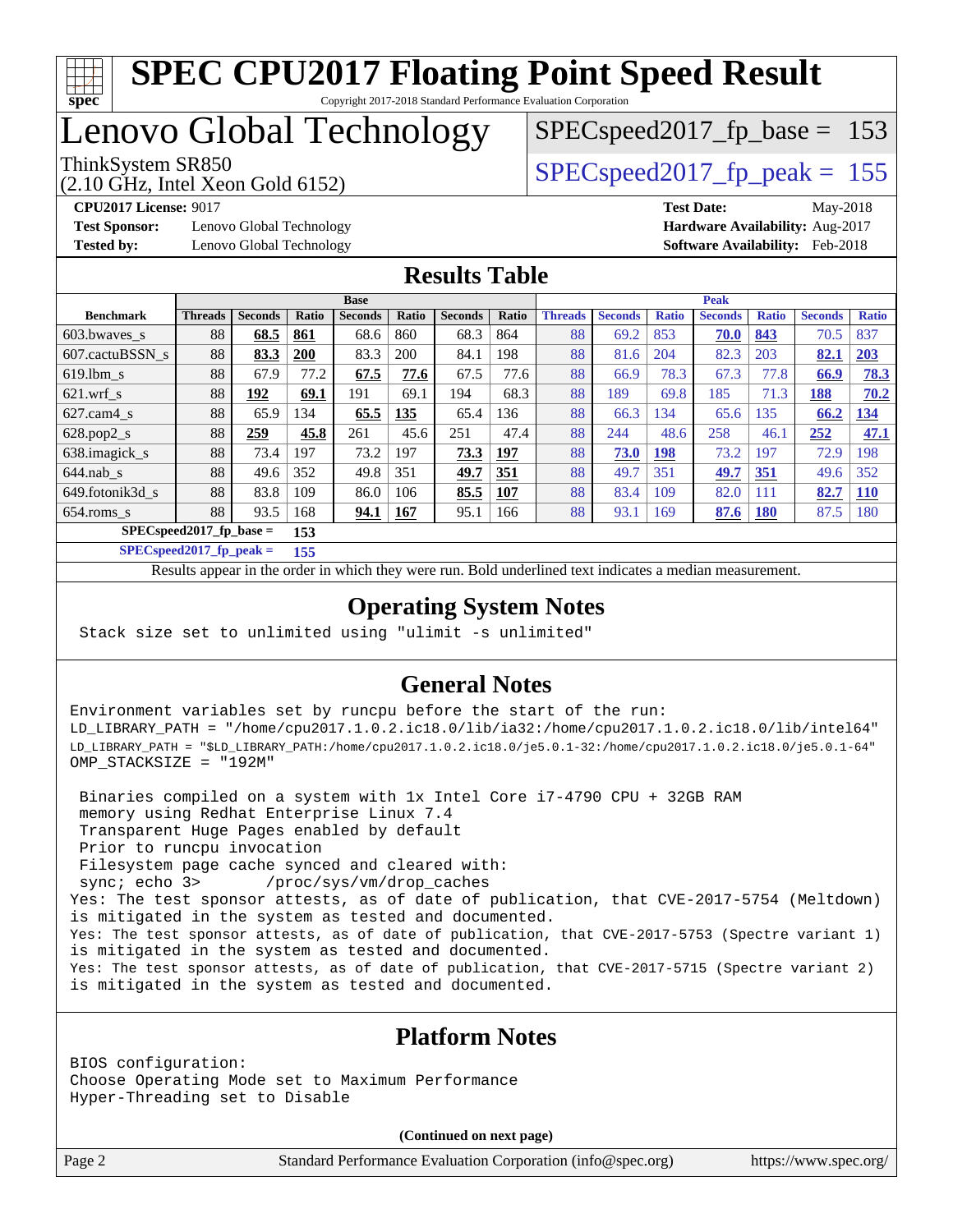

Lenovo Global Technology

 $SPEC speed2017_fp\_base = 153$ 

(2.10 GHz, Intel Xeon Gold 6152)

ThinkSystem SR850  $SPEC speed2017$  fp\_peak = 155

**[Test Sponsor:](http://www.spec.org/auto/cpu2017/Docs/result-fields.html#TestSponsor)** Lenovo Global Technology **[Hardware Availability:](http://www.spec.org/auto/cpu2017/Docs/result-fields.html#HardwareAvailability)** Aug-2017 **[Tested by:](http://www.spec.org/auto/cpu2017/Docs/result-fields.html#Testedby)** Lenovo Global Technology **[Software Availability:](http://www.spec.org/auto/cpu2017/Docs/result-fields.html#SoftwareAvailability)** Feb-2018

**[CPU2017 License:](http://www.spec.org/auto/cpu2017/Docs/result-fields.html#CPU2017License)** 9017 **[Test Date:](http://www.spec.org/auto/cpu2017/Docs/result-fields.html#TestDate)** May-2018

#### **[Platform Notes \(Continued\)](http://www.spec.org/auto/cpu2017/Docs/result-fields.html#PlatformNotes)**

Page 3 Standard Performance Evaluation Corporation [\(info@spec.org\)](mailto:info@spec.org) <https://www.spec.org/> DCU Streamer Prefetcher set to Disable MONITORMWAIT set to Enable Trusted Execution Technology set to Enable DCA set to Enable Stale AtoS set to Enable Sysinfo program /home/cpu2017.1.0.2.ic18.0/bin/sysinfo Rev: r5797 of 2017-06-14 96c45e4568ad54c135fd618bcc091c0f running on linux-nx6k Mon May 14 15:47:19 2018 SUT (System Under Test) info as seen by some common utilities. For more information on this section, see <https://www.spec.org/cpu2017/Docs/config.html#sysinfo> From /proc/cpuinfo model name : Intel(R) Xeon(R) Gold 6152 CPU @ 2.10GHz 4 "physical id"s (chips) 88 "processors" cores, siblings (Caution: counting these is hw and system dependent. The following excerpts from /proc/cpuinfo might not be reliable. Use with caution.) cpu cores : 22 siblings : 22 physical 0: cores 0 1 2 3 4 5 8 9 10 11 12 16 17 18 19 20 21 24 25 26 27 28 physical 1: cores 0 1 2 3 4 5 8 9 10 11 12 16 17 18 19 20 21 24 25 26 27 28 physical 2: cores 0 1 2 3 4 5 8 9 10 11 12 16 17 18 19 20 21 24 25 26 27 28 physical 3: cores 0 1 2 3 4 5 8 9 10 11 12 16 17 18 19 20 21 24 25 26 27 28 From lscpu: Architecture: x86\_64 CPU op-mode(s): 32-bit, 64-bit Byte Order: Little Endian CPU(s): 88 On-line CPU(s) list: 0-87 Thread(s) per core: 1 Core(s) per socket: 22 Socket(s): 4 NUMA node(s): 4 Vendor ID: GenuineIntel CPU family: 6 Model: 85 Model name:  $Intel(R)$  Xeon(R) Gold 6152 CPU @ 2.10GHz Stepping: 4 CPU MHz: 2095.080 BogoMIPS: 4190.16 Virtualization: VT-x L1d cache: 32K L1i cache: 32K L2 cache: 1024K **(Continued on next page)**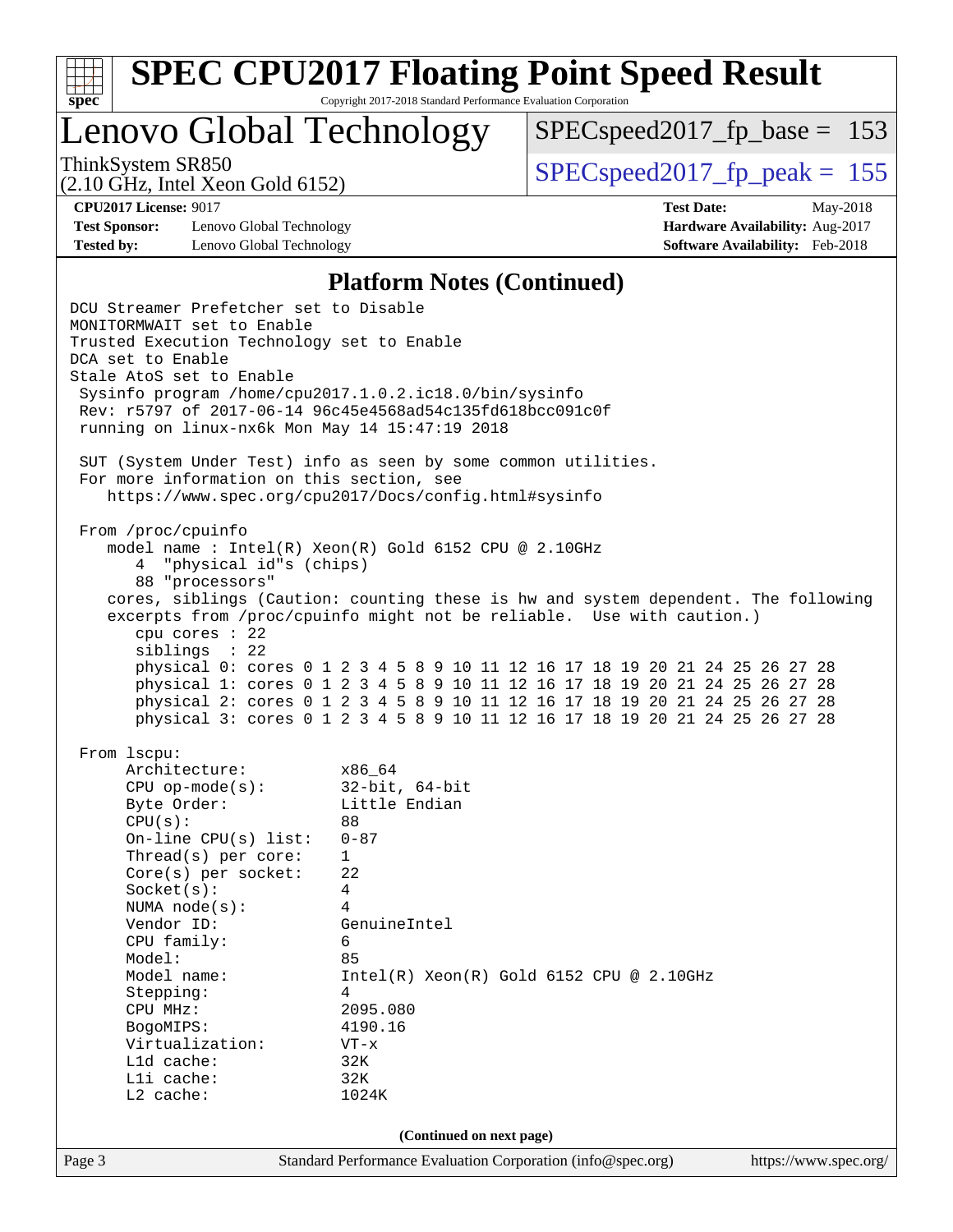| <b>SPEC CPU2017 Floating Point Speed Result</b><br>Copyright 2017-2018 Standard Performance Evaluation Corporation<br>$spec^*$                                                                                                                                                                                                                                                                                                                                                                                                                                                                                                                                                                                                                                                                                                                                                                                                                                                             |                                                                                                            |                                |                                                               |  |  |  |
|--------------------------------------------------------------------------------------------------------------------------------------------------------------------------------------------------------------------------------------------------------------------------------------------------------------------------------------------------------------------------------------------------------------------------------------------------------------------------------------------------------------------------------------------------------------------------------------------------------------------------------------------------------------------------------------------------------------------------------------------------------------------------------------------------------------------------------------------------------------------------------------------------------------------------------------------------------------------------------------------|------------------------------------------------------------------------------------------------------------|--------------------------------|---------------------------------------------------------------|--|--|--|
| Lenovo Global Technology                                                                                                                                                                                                                                                                                                                                                                                                                                                                                                                                                                                                                                                                                                                                                                                                                                                                                                                                                                   |                                                                                                            |                                | $SPEC speed2017_f p\_base = 153$                              |  |  |  |
| ThinkSystem SR850<br>$(2.10 \text{ GHz}, \text{Intel Xeon Gold } 6152)$                                                                                                                                                                                                                                                                                                                                                                                                                                                                                                                                                                                                                                                                                                                                                                                                                                                                                                                    |                                                                                                            | $SPEC speed2017_fp_peak = 155$ |                                                               |  |  |  |
| <b>CPU2017 License: 9017</b><br><b>Test Sponsor:</b><br>Lenovo Global Technology<br><b>Tested by:</b><br>Lenovo Global Technology                                                                                                                                                                                                                                                                                                                                                                                                                                                                                                                                                                                                                                                                                                                                                                                                                                                          | <b>Test Date:</b><br>May-2018<br>Hardware Availability: Aug-2017<br><b>Software Availability:</b> Feb-2018 |                                |                                                               |  |  |  |
| <b>Platform Notes (Continued)</b>                                                                                                                                                                                                                                                                                                                                                                                                                                                                                                                                                                                                                                                                                                                                                                                                                                                                                                                                                          |                                                                                                            |                                |                                                               |  |  |  |
| L3 cache:<br>30976K<br>NUMA node0 CPU(s):<br>$0 - 21$<br>NUMA nodel $CPU(s):$<br>$22 - 43$<br>NUMA node2 CPU(s):<br>$44 - 65$<br>$66 - 87$<br>NUMA node3 CPU(s):<br>Flagg:<br>pat pse36 clflush dts acpi mmx fxsr sse sse2 ss ht tm pbe syscall nx pdpelgb rdtscp<br>lm constant_tsc art arch_perfmon pebs bts rep_good nopl xtopology nonstop_tsc<br>aperfmperf eagerfpu pni pclmulqdq dtes64 monitor ds_cpl vmx smx est tm2 ssse3 sdbg<br>fma cx16 xtpr pdcm pcid dca sse4_1 sse4_2 x2apic movbe popcnt tsc_deadline_timer aes<br>xsave avx f16c rdrand lahf_lm abm 3dnowprefetch ida arat epb invpcid_single pln pts<br>dtherm intel_pt rsb_ctxsw spec_ctrl retpoline kaiser tpr_shadow vnmi flexpriority<br>ept vpid fsgsbase tsc_adjust bmil hle avx2 smep bmi2 erms invpcid rtm cqm mpx<br>avx512f avx512dq rdseed adx smap clflushopt clwb avx512cd avx512bw avx512vl xsaveopt<br>xsavec xgetbv1 cqm_llc cqm_occup_llc                                                              |                                                                                                            |                                | fpu vme de pse tsc msr pae mce cx8 apic sep mtrr pge mca cmov |  |  |  |
| cache size : $30976$ KB<br>From numactl --hardware WARNING: a numactl 'node' might or might not correspond to a<br>physical chip.<br>$available: 4 nodes (0-3)$<br>node 0 cpus: 0 1 2 3 4 5 6 7 8 9 10 11 12 13 14 15 16 17 18 19 20 21<br>node 0 size: 386658 MB<br>node 0 free: 386116 MB<br>node 1 cpus: 22 23 24 25 26 27 28 29 30 31 32 33 34 35 36 37 38 39 40 41 42 43<br>node 1 size: 387057 MB<br>node 1 free: 386307 MB<br>node 2 cpus: 44 45 46 47 48 49 50 51 52 53 54 55 56 57 58 59 60 61 62 63 64 65<br>node 2 size: 387057 MB<br>node 2 free: 386656 MB<br>node 3 cpus: 66 67 68 69 70 71 72 73 74 75 76 77 78 79 80 81 82 83 84 85 86 87<br>node 3 size: 387054 MB<br>node 3 free: 386496 MB<br>node distances:<br>node<br>$\overline{0}$<br>$\mathbf{1}$<br>2<br>3<br>0: 10 21 21 31<br>1: 21 10<br>31 21<br>2:<br>10 21<br>21 31<br>3:<br>31<br>21<br>21<br>10<br>From /proc/meminfo<br>MemTotal:<br>1584975168 kB<br>HugePages_Total:<br>0<br>Hugepagesize:<br>2048 kB |                                                                                                            |                                |                                                               |  |  |  |
| From /etc/*release* /etc/*version*                                                                                                                                                                                                                                                                                                                                                                                                                                                                                                                                                                                                                                                                                                                                                                                                                                                                                                                                                         |                                                                                                            |                                |                                                               |  |  |  |
| Page 4<br>Standard Performance Evaluation Corporation (info@spec.org)                                                                                                                                                                                                                                                                                                                                                                                                                                                                                                                                                                                                                                                                                                                                                                                                                                                                                                                      | (Continued on next page)                                                                                   |                                | https://www.spec.org/                                         |  |  |  |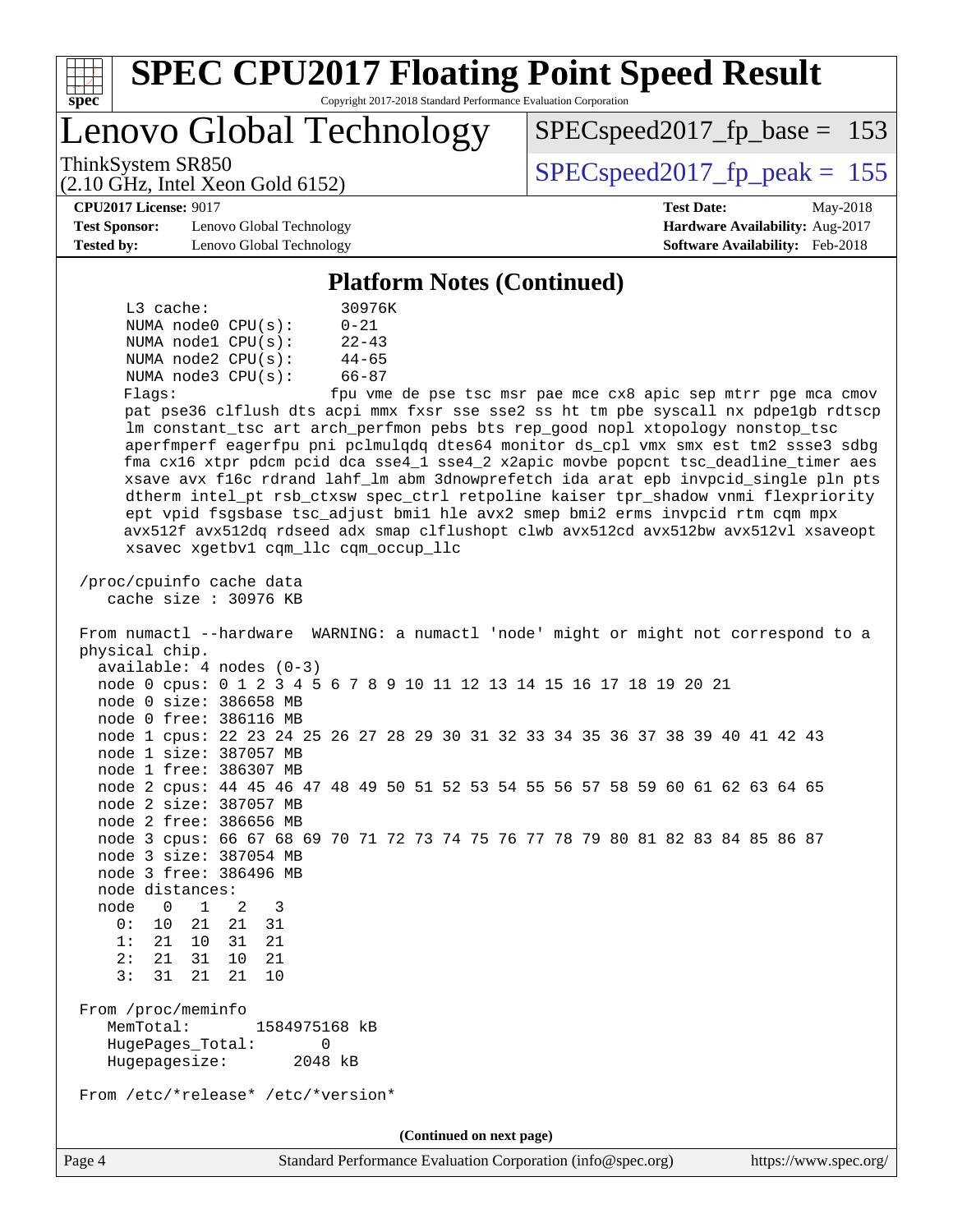| <b>SPEC CPU2017 Floating Point Speed Result</b><br>Copyright 2017-2018 Standard Performance Evaluation Corporation<br>$spec^*$                                                                                                                                                                                                                                                                                                                                                                                                                                                                                                   |                                                                                                     |
|----------------------------------------------------------------------------------------------------------------------------------------------------------------------------------------------------------------------------------------------------------------------------------------------------------------------------------------------------------------------------------------------------------------------------------------------------------------------------------------------------------------------------------------------------------------------------------------------------------------------------------|-----------------------------------------------------------------------------------------------------|
| Lenovo Global Technology                                                                                                                                                                                                                                                                                                                                                                                                                                                                                                                                                                                                         | $SPEC speed2017_fp\_base = 153$                                                                     |
| ThinkSystem SR850<br>$(2.10 \text{ GHz}, \text{Intel Xeon Gold } 6152)$                                                                                                                                                                                                                                                                                                                                                                                                                                                                                                                                                          | $SPEC speed2017_fp_peak = 155$                                                                      |
| <b>CPU2017 License: 9017</b><br><b>Test Sponsor:</b><br>Lenovo Global Technology<br>Lenovo Global Technology<br><b>Tested by:</b>                                                                                                                                                                                                                                                                                                                                                                                                                                                                                                | <b>Test Date:</b><br>May-2018<br>Hardware Availability: Aug-2017<br>Software Availability: Feb-2018 |
| <b>Platform Notes (Continued)</b>                                                                                                                                                                                                                                                                                                                                                                                                                                                                                                                                                                                                |                                                                                                     |
| SuSE-release:<br>SUSE Linux Enterprise Server 12 (x86_64)<br>$VERSION = 12$<br>$PATCHLEVEL = 2$<br># This file is deprecated and will be removed in a future service pack or release.<br># Please check /etc/os-release for details about this release.<br>os-release:<br>NAME="SLES"<br>VERSION="12-SP2"<br>VERSION_ID="12.2"<br>PRETTY_NAME="SUSE Linux Enterprise Server 12 SP2"<br>ID="sles"<br>ANSI COLOR="0;32"<br>CPE_NAME="cpe:/o:suse:sles:12:sp2"<br>uname $-a$ :<br>Linux linux-nx6k 4.4.114-92.64-default #1 SMP Thu Feb 1 19:18:19 UTC 2018 (c6ce5db)<br>x86_64 x86_64 x86_64 GNU/Linux<br>run-level 3 May 14 10:46 |                                                                                                     |
| SPEC is set to: /home/cpu2017.1.0.2.ic18.0<br>Size Used Avail Use% Mounted on<br>Filesystem<br>Type<br>$/\text{dev/sda2}$<br>btrfs 744G 282G 461G 38% / home                                                                                                                                                                                                                                                                                                                                                                                                                                                                     |                                                                                                     |
| Additional information from dmidecode follows. WARNING: Use caution when you interpret<br>this section. The 'dmidecode' program reads system data which is "intended to allow<br>hardware to be accurately determined", but the intent may not be met, as there are<br>frequent changes to hardware, firmware, and the "DMTF SMBIOS" standard.<br>BIOS Lenovo - [TEE119R-1.22] - 02/06/2018<br>Memory:<br>48x Samsung M393A4K40BB2-CTD 32 GB 2 rank 2666                                                                                                                                                                         |                                                                                                     |
| (End of data from sysinfo program)                                                                                                                                                                                                                                                                                                                                                                                                                                                                                                                                                                                               |                                                                                                     |
| <b>Compiler Version Notes</b>                                                                                                                                                                                                                                                                                                                                                                                                                                                                                                                                                                                                    |                                                                                                     |
| CC 619.1bm_s(base) 638.imagick_s(base, peak) 644.nab_s(base, peak)                                                                                                                                                                                                                                                                                                                                                                                                                                                                                                                                                               |                                                                                                     |
| icc (ICC) 18.0.0 20170811<br>Copyright (C) 1985-2017 Intel Corporation. All rights reserved.<br>----------------------                                                                                                                                                                                                                                                                                                                                                                                                                                                                                                           |                                                                                                     |
| $619.1$ bm $s$ (peak)<br>CC.                                                                                                                                                                                                                                                                                                                                                                                                                                                                                                                                                                                                     |                                                                                                     |

**(Continued on next page)**

Page 5 Standard Performance Evaluation Corporation [\(info@spec.org\)](mailto:info@spec.org) <https://www.spec.org/>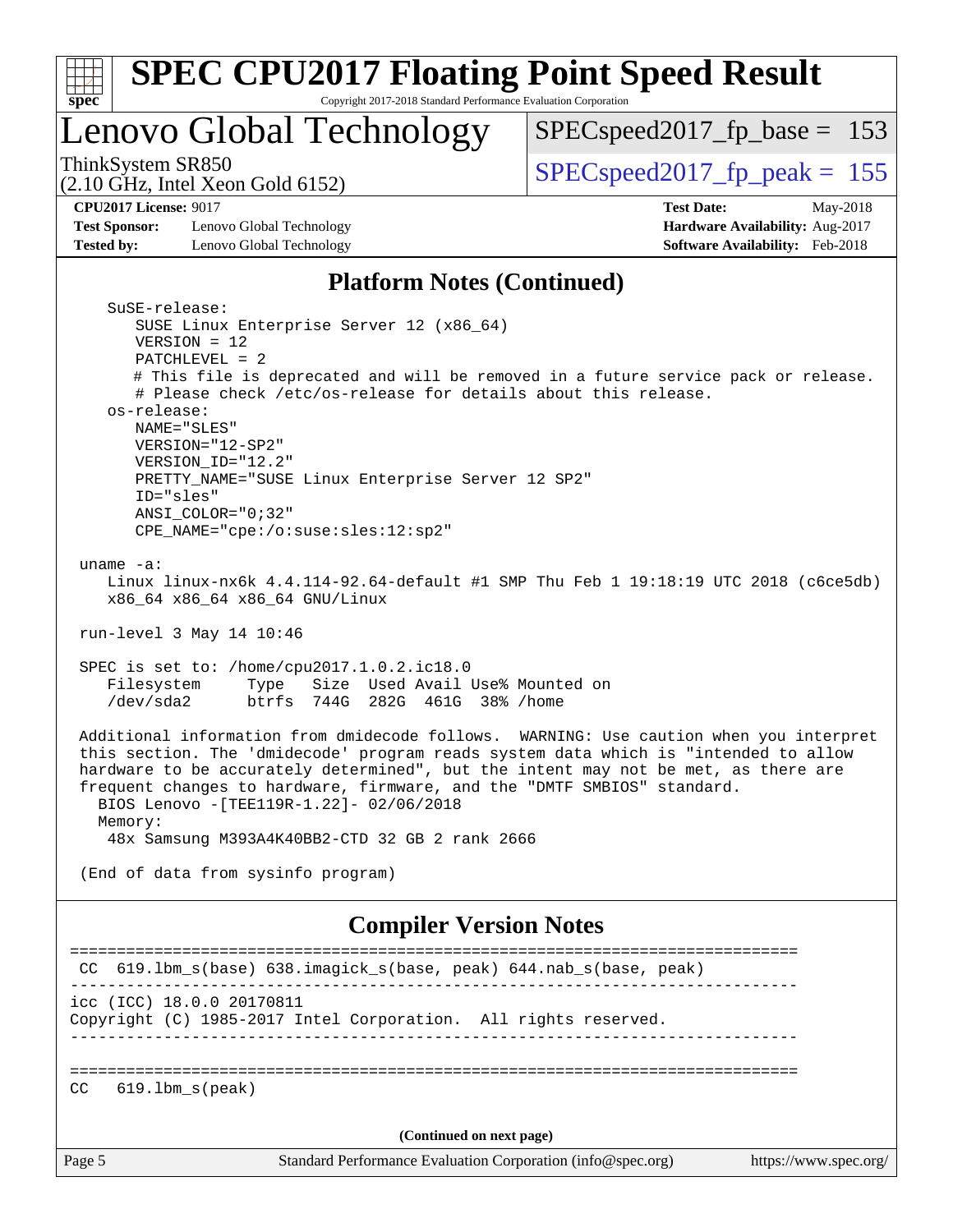| ×<br>Ľ |  |  |  |  |  |  |
|--------|--|--|--|--|--|--|

# **[SPEC CPU2017 Floating Point Speed Result](http://www.spec.org/auto/cpu2017/Docs/result-fields.html#SPECCPU2017FloatingPointSpeedResult)**

Copyright 2017-2018 Standard Performance Evaluation Corporation

Lenovo Global Technology

[SPECspeed2017\\_fp\\_base =](http://www.spec.org/auto/cpu2017/Docs/result-fields.html#SPECspeed2017fpbase) 153

(2.10 GHz, Intel Xeon Gold 6152)

ThinkSystem SR850<br>  $(2.10 \text{ GHz. Intel } X_{\text{eon} \text{ Gold } 6152})$   $\text{SPEC speed2017\_fp\_peak} = 155$ 

**[CPU2017 License:](http://www.spec.org/auto/cpu2017/Docs/result-fields.html#CPU2017License)** 9017 **[Test Date:](http://www.spec.org/auto/cpu2017/Docs/result-fields.html#TestDate)** May-2018

**[Tested by:](http://www.spec.org/auto/cpu2017/Docs/result-fields.html#Testedby)** Lenovo Global Technology **[Software Availability:](http://www.spec.org/auto/cpu2017/Docs/result-fields.html#SoftwareAvailability)** Feb-2018

**[Test Sponsor:](http://www.spec.org/auto/cpu2017/Docs/result-fields.html#TestSponsor)** Lenovo Global Technology **[Hardware Availability:](http://www.spec.org/auto/cpu2017/Docs/result-fields.html#HardwareAvailability)** Aug-2017

## **[Compiler Version Notes \(Continued\)](http://www.spec.org/auto/cpu2017/Docs/result-fields.html#CompilerVersionNotes)**

| icc (ICC) 18.0.0 20170811<br>Copyright (C) 1985-2017 Intel Corporation. All rights reserved.                                                                                                                                                                                                      |  |  |  |  |  |  |
|---------------------------------------------------------------------------------------------------------------------------------------------------------------------------------------------------------------------------------------------------------------------------------------------------|--|--|--|--|--|--|
| FC 607. cactuBSSN s(base)                                                                                                                                                                                                                                                                         |  |  |  |  |  |  |
| icpc (ICC) 18.0.0 20170811<br>Copyright (C) 1985-2017 Intel Corporation. All rights reserved.<br>icc (ICC) 18.0.0 20170811<br>Copyright (C) 1985-2017 Intel Corporation. All rights reserved.<br>ifort (IFORT) 18.0.0 20170811<br>Copyright (C) 1985-2017 Intel Corporation. All rights reserved. |  |  |  |  |  |  |
| FC 607.cactuBSSN_s(peak)                                                                                                                                                                                                                                                                          |  |  |  |  |  |  |
| icpc (ICC) 18.0.0 20170811<br>Copyright (C) 1985-2017 Intel Corporation. All rights reserved.<br>icc (ICC) 18.0.0 20170811<br>Copyright (C) 1985-2017 Intel Corporation. All rights reserved.<br>ifort (IFORT) 18.0.0 20170811<br>Copyright (C) 1985-2017 Intel Corporation. All rights reserved. |  |  |  |  |  |  |
| FC 603.bwaves_s(base) 649.fotonik3d_s(base) 654.roms_s(base)                                                                                                                                                                                                                                      |  |  |  |  |  |  |
| ifort (IFORT) 18.0.0 20170811<br>Copyright (C) 1985-2017 Intel Corporation. All rights reserved.                                                                                                                                                                                                  |  |  |  |  |  |  |
| FC 603.bwaves_s(peak) 649.fotonik3d_s(peak) 654.roms_s(peak)                                                                                                                                                                                                                                      |  |  |  |  |  |  |
| ifort (IFORT) 18.0.0 20170811<br>Copyright (C) 1985-2017 Intel Corporation. All rights reserved.                                                                                                                                                                                                  |  |  |  |  |  |  |
| $CC$ 621.wrf_s(base) 627.cam4_s(base, peak) 628.pop2_s(base)                                                                                                                                                                                                                                      |  |  |  |  |  |  |
| ifort (IFORT) 18.0.0 20170811<br>Copyright (C) 1985-2017 Intel Corporation. All rights reserved.<br>icc (ICC) 18.0.0 20170811                                                                                                                                                                     |  |  |  |  |  |  |
| (Continued on next page)                                                                                                                                                                                                                                                                          |  |  |  |  |  |  |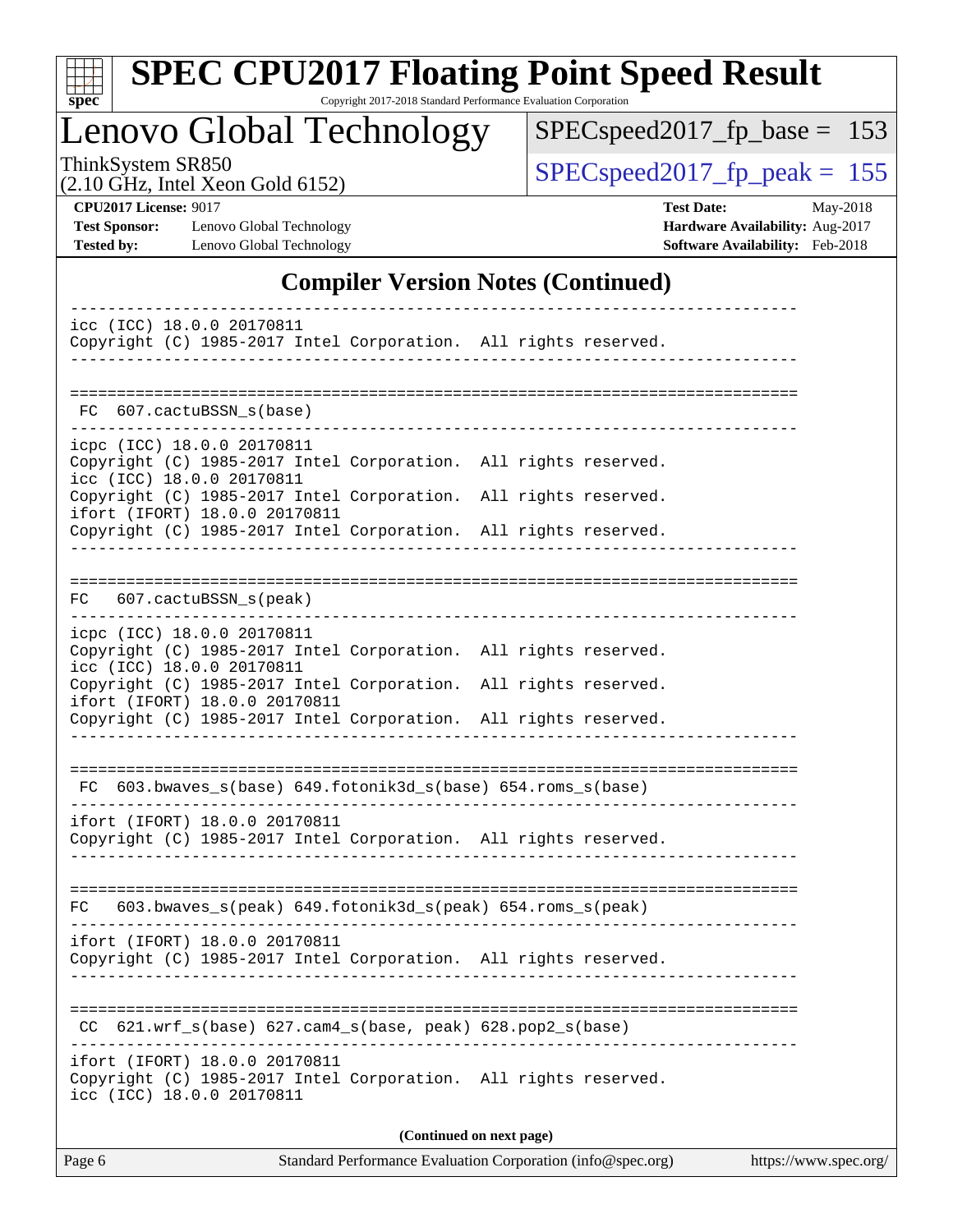

## Lenovo Global Technology

SPECspeed2017 fp base =  $153$ 

(2.10 GHz, Intel Xeon Gold 6152)

ThinkSystem SR850  $SPEC speed2017$  fp\_peak = 155

**[Test Sponsor:](http://www.spec.org/auto/cpu2017/Docs/result-fields.html#TestSponsor)** Lenovo Global Technology **[Hardware Availability:](http://www.spec.org/auto/cpu2017/Docs/result-fields.html#HardwareAvailability)** Aug-2017 **[Tested by:](http://www.spec.org/auto/cpu2017/Docs/result-fields.html#Testedby)** Lenovo Global Technology **[Software Availability:](http://www.spec.org/auto/cpu2017/Docs/result-fields.html#SoftwareAvailability)** Feb-2018

**[CPU2017 License:](http://www.spec.org/auto/cpu2017/Docs/result-fields.html#CPU2017License)** 9017 **[Test Date:](http://www.spec.org/auto/cpu2017/Docs/result-fields.html#TestDate)** May-2018

## **[Compiler Version Notes \(Continued\)](http://www.spec.org/auto/cpu2017/Docs/result-fields.html#CompilerVersionNotes)**

Copyright (C) 1985-2017 Intel Corporation. All rights reserved.

------------------------------------------------------------------------------ ============================================================================== CC 621.wrf\_s(peak) 628.pop2\_s(peak) ----------------------------------------------------------------------------- ifort (IFORT) 18.0.0 20170811 Copyright (C) 1985-2017 Intel Corporation. All rights reserved. icc (ICC) 18.0.0 20170811 Copyright (C) 1985-2017 Intel Corporation. All rights reserved. ------------------------------------------------------------------------------

## **[Base Compiler Invocation](http://www.spec.org/auto/cpu2017/Docs/result-fields.html#BaseCompilerInvocation)**

[C benchmarks](http://www.spec.org/auto/cpu2017/Docs/result-fields.html#Cbenchmarks):  $i$ cc

[Fortran benchmarks](http://www.spec.org/auto/cpu2017/Docs/result-fields.html#Fortranbenchmarks): [ifort](http://www.spec.org/cpu2017/results/res2018q2/cpu2017-20180524-05776.flags.html#user_FCbase_intel_ifort_18.0_8111460550e3ca792625aed983ce982f94888b8b503583aa7ba2b8303487b4d8a21a13e7191a45c5fd58ff318f48f9492884d4413fa793fd88dd292cad7027ca)

[Benchmarks using both Fortran and C](http://www.spec.org/auto/cpu2017/Docs/result-fields.html#BenchmarksusingbothFortranandC): [ifort](http://www.spec.org/cpu2017/results/res2018q2/cpu2017-20180524-05776.flags.html#user_CC_FCbase_intel_ifort_18.0_8111460550e3ca792625aed983ce982f94888b8b503583aa7ba2b8303487b4d8a21a13e7191a45c5fd58ff318f48f9492884d4413fa793fd88dd292cad7027ca) [icc](http://www.spec.org/cpu2017/results/res2018q2/cpu2017-20180524-05776.flags.html#user_CC_FCbase_intel_icc_18.0_66fc1ee009f7361af1fbd72ca7dcefbb700085f36577c54f309893dd4ec40d12360134090235512931783d35fd58c0460139e722d5067c5574d8eaf2b3e37e92)

[Benchmarks using Fortran, C, and C++:](http://www.spec.org/auto/cpu2017/Docs/result-fields.html#BenchmarksusingFortranCandCXX) [icpc](http://www.spec.org/cpu2017/results/res2018q2/cpu2017-20180524-05776.flags.html#user_CC_CXX_FCbase_intel_icpc_18.0_c510b6838c7f56d33e37e94d029a35b4a7bccf4766a728ee175e80a419847e808290a9b78be685c44ab727ea267ec2f070ec5dc83b407c0218cded6866a35d07) [icc](http://www.spec.org/cpu2017/results/res2018q2/cpu2017-20180524-05776.flags.html#user_CC_CXX_FCbase_intel_icc_18.0_66fc1ee009f7361af1fbd72ca7dcefbb700085f36577c54f309893dd4ec40d12360134090235512931783d35fd58c0460139e722d5067c5574d8eaf2b3e37e92) [ifort](http://www.spec.org/cpu2017/results/res2018q2/cpu2017-20180524-05776.flags.html#user_CC_CXX_FCbase_intel_ifort_18.0_8111460550e3ca792625aed983ce982f94888b8b503583aa7ba2b8303487b4d8a21a13e7191a45c5fd58ff318f48f9492884d4413fa793fd88dd292cad7027ca)

## **[Base Portability Flags](http://www.spec.org/auto/cpu2017/Docs/result-fields.html#BasePortabilityFlags)**

 603.bwaves\_s: [-DSPEC\\_LP64](http://www.spec.org/cpu2017/results/res2018q2/cpu2017-20180524-05776.flags.html#suite_basePORTABILITY603_bwaves_s_DSPEC_LP64) 607.cactuBSSN\_s: [-DSPEC\\_LP64](http://www.spec.org/cpu2017/results/res2018q2/cpu2017-20180524-05776.flags.html#suite_basePORTABILITY607_cactuBSSN_s_DSPEC_LP64) 619.lbm\_s: [-DSPEC\\_LP64](http://www.spec.org/cpu2017/results/res2018q2/cpu2017-20180524-05776.flags.html#suite_basePORTABILITY619_lbm_s_DSPEC_LP64) 621.wrf\_s: [-DSPEC\\_LP64](http://www.spec.org/cpu2017/results/res2018q2/cpu2017-20180524-05776.flags.html#suite_basePORTABILITY621_wrf_s_DSPEC_LP64) [-DSPEC\\_CASE\\_FLAG](http://www.spec.org/cpu2017/results/res2018q2/cpu2017-20180524-05776.flags.html#b621.wrf_s_baseCPORTABILITY_DSPEC_CASE_FLAG) [-convert big\\_endian](http://www.spec.org/cpu2017/results/res2018q2/cpu2017-20180524-05776.flags.html#user_baseFPORTABILITY621_wrf_s_convert_big_endian_c3194028bc08c63ac5d04de18c48ce6d347e4e562e8892b8bdbdc0214820426deb8554edfa529a3fb25a586e65a3d812c835984020483e7e73212c4d31a38223) 627.cam4\_s: [-DSPEC\\_LP64](http://www.spec.org/cpu2017/results/res2018q2/cpu2017-20180524-05776.flags.html#suite_basePORTABILITY627_cam4_s_DSPEC_LP64) [-DSPEC\\_CASE\\_FLAG](http://www.spec.org/cpu2017/results/res2018q2/cpu2017-20180524-05776.flags.html#b627.cam4_s_baseCPORTABILITY_DSPEC_CASE_FLAG) 628.pop2\_s: [-DSPEC\\_LP64](http://www.spec.org/cpu2017/results/res2018q2/cpu2017-20180524-05776.flags.html#suite_basePORTABILITY628_pop2_s_DSPEC_LP64) [-DSPEC\\_CASE\\_FLAG](http://www.spec.org/cpu2017/results/res2018q2/cpu2017-20180524-05776.flags.html#b628.pop2_s_baseCPORTABILITY_DSPEC_CASE_FLAG) [-convert big\\_endian](http://www.spec.org/cpu2017/results/res2018q2/cpu2017-20180524-05776.flags.html#user_baseFPORTABILITY628_pop2_s_convert_big_endian_c3194028bc08c63ac5d04de18c48ce6d347e4e562e8892b8bdbdc0214820426deb8554edfa529a3fb25a586e65a3d812c835984020483e7e73212c4d31a38223) [-assume byterecl](http://www.spec.org/cpu2017/results/res2018q2/cpu2017-20180524-05776.flags.html#user_baseFPORTABILITY628_pop2_s_assume_byterecl_7e47d18b9513cf18525430bbf0f2177aa9bf368bc7a059c09b2c06a34b53bd3447c950d3f8d6c70e3faf3a05c8557d66a5798b567902e8849adc142926523472) 638.imagick\_s: [-DSPEC\\_LP64](http://www.spec.org/cpu2017/results/res2018q2/cpu2017-20180524-05776.flags.html#suite_basePORTABILITY638_imagick_s_DSPEC_LP64) 644.nab\_s: [-DSPEC\\_LP64](http://www.spec.org/cpu2017/results/res2018q2/cpu2017-20180524-05776.flags.html#suite_basePORTABILITY644_nab_s_DSPEC_LP64) 649.fotonik3d\_s: [-DSPEC\\_LP64](http://www.spec.org/cpu2017/results/res2018q2/cpu2017-20180524-05776.flags.html#suite_basePORTABILITY649_fotonik3d_s_DSPEC_LP64) 654.roms\_s: [-DSPEC\\_LP64](http://www.spec.org/cpu2017/results/res2018q2/cpu2017-20180524-05776.flags.html#suite_basePORTABILITY654_roms_s_DSPEC_LP64)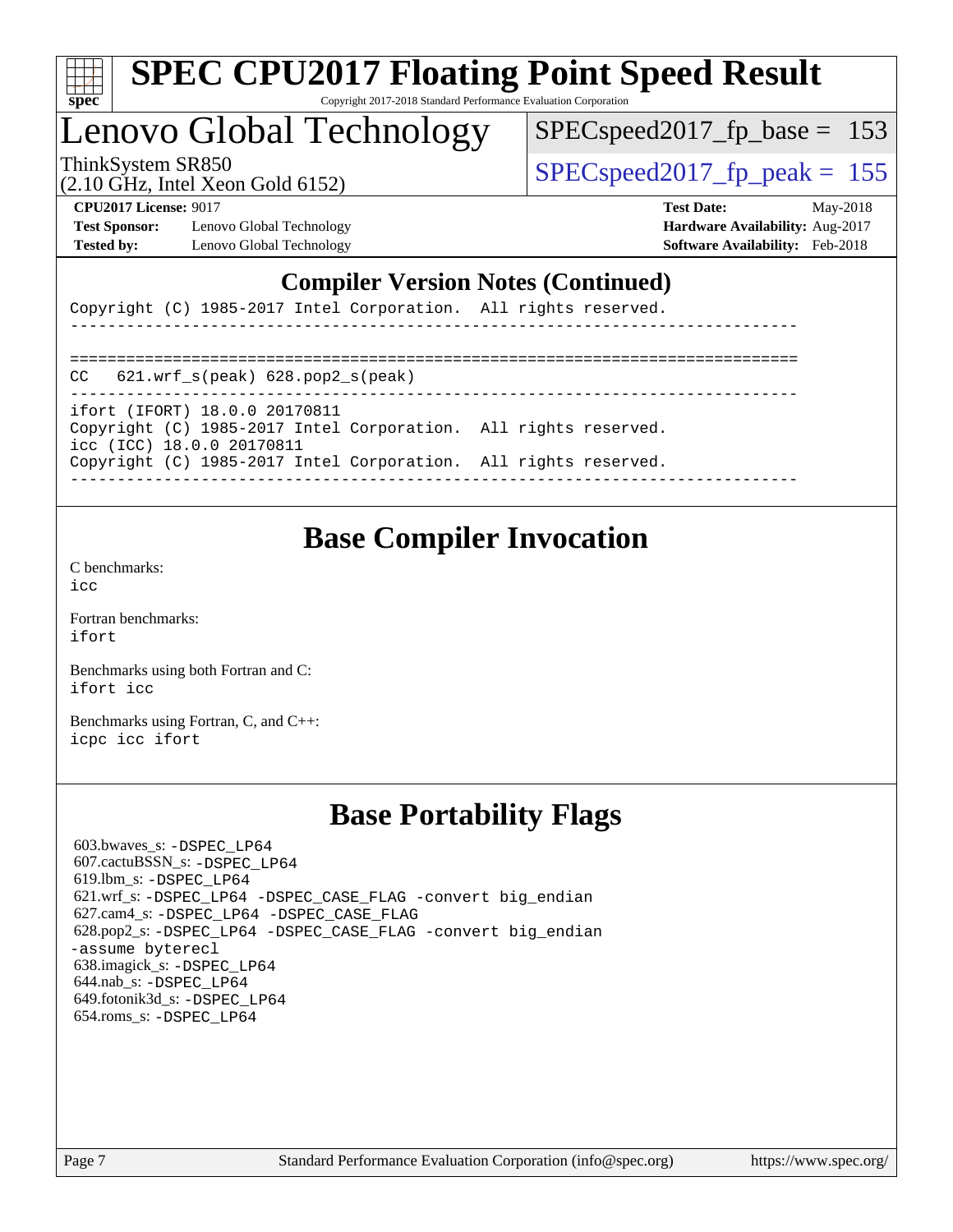

# Lenovo Global Technology

SPECspeed2017 fp base =  $153$ 

(2.10 GHz, Intel Xeon Gold 6152)

ThinkSystem SR850  $SPEC speed2017$  fp\_peak = 155

**[Test Sponsor:](http://www.spec.org/auto/cpu2017/Docs/result-fields.html#TestSponsor)** Lenovo Global Technology **[Hardware Availability:](http://www.spec.org/auto/cpu2017/Docs/result-fields.html#HardwareAvailability)** Aug-2017 **[Tested by:](http://www.spec.org/auto/cpu2017/Docs/result-fields.html#Testedby)** Lenovo Global Technology **[Software Availability:](http://www.spec.org/auto/cpu2017/Docs/result-fields.html#SoftwareAvailability)** Feb-2018

**[CPU2017 License:](http://www.spec.org/auto/cpu2017/Docs/result-fields.html#CPU2017License)** 9017 **[Test Date:](http://www.spec.org/auto/cpu2017/Docs/result-fields.html#TestDate)** May-2018

## **[Base Optimization Flags](http://www.spec.org/auto/cpu2017/Docs/result-fields.html#BaseOptimizationFlags)**

[C benchmarks](http://www.spec.org/auto/cpu2017/Docs/result-fields.html#Cbenchmarks):

```
-xCORE-AVX512 -ipo -O3 -no-prec-div -qopt-prefetch
-ffinite-math-only -qopt-mem-layout-trans=3 -qopenmp -DSPEC_OPENMP
Fortran benchmarks: 
-DSPEC_OPENMP -xCORE-AVX512 -ipo -O3 -no-prec-div -qopt-prefetch
-ffinite-math-only -qopt-mem-layout-trans=3 -qopenmp
-nostandard-realloc-lhs -align array32byte
Benchmarks using both Fortran and C: 
-xCORE-AVX512 -ipo -O3 -no-prec-div -qopt-prefetch
-ffinite-math-only -qopt-mem-layout-trans=3 -qopenmp -DSPEC_OPENMP
-nostandard-realloc-lhs -align array32byte
Benchmarks using Fortran, C, and C++: 
-xCORE-AVX512 -ipo -O3 -no-prec-div -qopt-prefetch
```
[-ffinite-math-only](http://www.spec.org/cpu2017/results/res2018q2/cpu2017-20180524-05776.flags.html#user_CC_CXX_FCbase_f_finite_math_only_cb91587bd2077682c4b38af759c288ed7c732db004271a9512da14a4f8007909a5f1427ecbf1a0fb78ff2a814402c6114ac565ca162485bbcae155b5e4258871) [-qopt-mem-layout-trans=3](http://www.spec.org/cpu2017/results/res2018q2/cpu2017-20180524-05776.flags.html#user_CC_CXX_FCbase_f-qopt-mem-layout-trans_de80db37974c74b1f0e20d883f0b675c88c3b01e9d123adea9b28688d64333345fb62bc4a798493513fdb68f60282f9a726aa07f478b2f7113531aecce732043) [-qopenmp](http://www.spec.org/cpu2017/results/res2018q2/cpu2017-20180524-05776.flags.html#user_CC_CXX_FCbase_qopenmp_16be0c44f24f464004c6784a7acb94aca937f053568ce72f94b139a11c7c168634a55f6653758ddd83bcf7b8463e8028bb0b48b77bcddc6b78d5d95bb1df2967) [-DSPEC\\_OPENMP](http://www.spec.org/cpu2017/results/res2018q2/cpu2017-20180524-05776.flags.html#suite_CC_CXX_FCbase_DSPEC_OPENMP) [-nostandard-realloc-lhs](http://www.spec.org/cpu2017/results/res2018q2/cpu2017-20180524-05776.flags.html#user_CC_CXX_FCbase_f_2003_std_realloc_82b4557e90729c0f113870c07e44d33d6f5a304b4f63d4c15d2d0f1fab99f5daaed73bdb9275d9ae411527f28b936061aa8b9c8f2d63842963b95c9dd6426b8a) [-align array32byte](http://www.spec.org/cpu2017/results/res2018q2/cpu2017-20180524-05776.flags.html#user_CC_CXX_FCbase_align_array32byte_b982fe038af199962ba9a80c053b8342c548c85b40b8e86eb3cc33dee0d7986a4af373ac2d51c3f7cf710a18d62fdce2948f201cd044323541f22fc0fffc51b6)

## **[Base Other Flags](http://www.spec.org/auto/cpu2017/Docs/result-fields.html#BaseOtherFlags)**

[C benchmarks](http://www.spec.org/auto/cpu2017/Docs/result-fields.html#Cbenchmarks):  $-m64 - std= c11$  $-m64 - std= c11$ 

[Fortran benchmarks](http://www.spec.org/auto/cpu2017/Docs/result-fields.html#Fortranbenchmarks): [-m64](http://www.spec.org/cpu2017/results/res2018q2/cpu2017-20180524-05776.flags.html#user_FCbase_intel_intel64_18.0_af43caccfc8ded86e7699f2159af6efc7655f51387b94da716254467f3c01020a5059329e2569e4053f409e7c9202a7efc638f7a6d1ffb3f52dea4a3e31d82ab)

[Benchmarks using both Fortran and C](http://www.spec.org/auto/cpu2017/Docs/result-fields.html#BenchmarksusingbothFortranandC):  $-m64$   $-std=cl1$ 

[Benchmarks using Fortran, C, and C++:](http://www.spec.org/auto/cpu2017/Docs/result-fields.html#BenchmarksusingFortranCandCXX)  $-m64 - std= c11$  $-m64 - std= c11$ 

## **[Peak Compiler Invocation](http://www.spec.org/auto/cpu2017/Docs/result-fields.html#PeakCompilerInvocation)**

[C benchmarks](http://www.spec.org/auto/cpu2017/Docs/result-fields.html#Cbenchmarks): [icc](http://www.spec.org/cpu2017/results/res2018q2/cpu2017-20180524-05776.flags.html#user_CCpeak_intel_icc_18.0_66fc1ee009f7361af1fbd72ca7dcefbb700085f36577c54f309893dd4ec40d12360134090235512931783d35fd58c0460139e722d5067c5574d8eaf2b3e37e92)

[Fortran benchmarks](http://www.spec.org/auto/cpu2017/Docs/result-fields.html#Fortranbenchmarks): [ifort](http://www.spec.org/cpu2017/results/res2018q2/cpu2017-20180524-05776.flags.html#user_FCpeak_intel_ifort_18.0_8111460550e3ca792625aed983ce982f94888b8b503583aa7ba2b8303487b4d8a21a13e7191a45c5fd58ff318f48f9492884d4413fa793fd88dd292cad7027ca)

**(Continued on next page)**

Page 8 Standard Performance Evaluation Corporation [\(info@spec.org\)](mailto:info@spec.org) <https://www.spec.org/>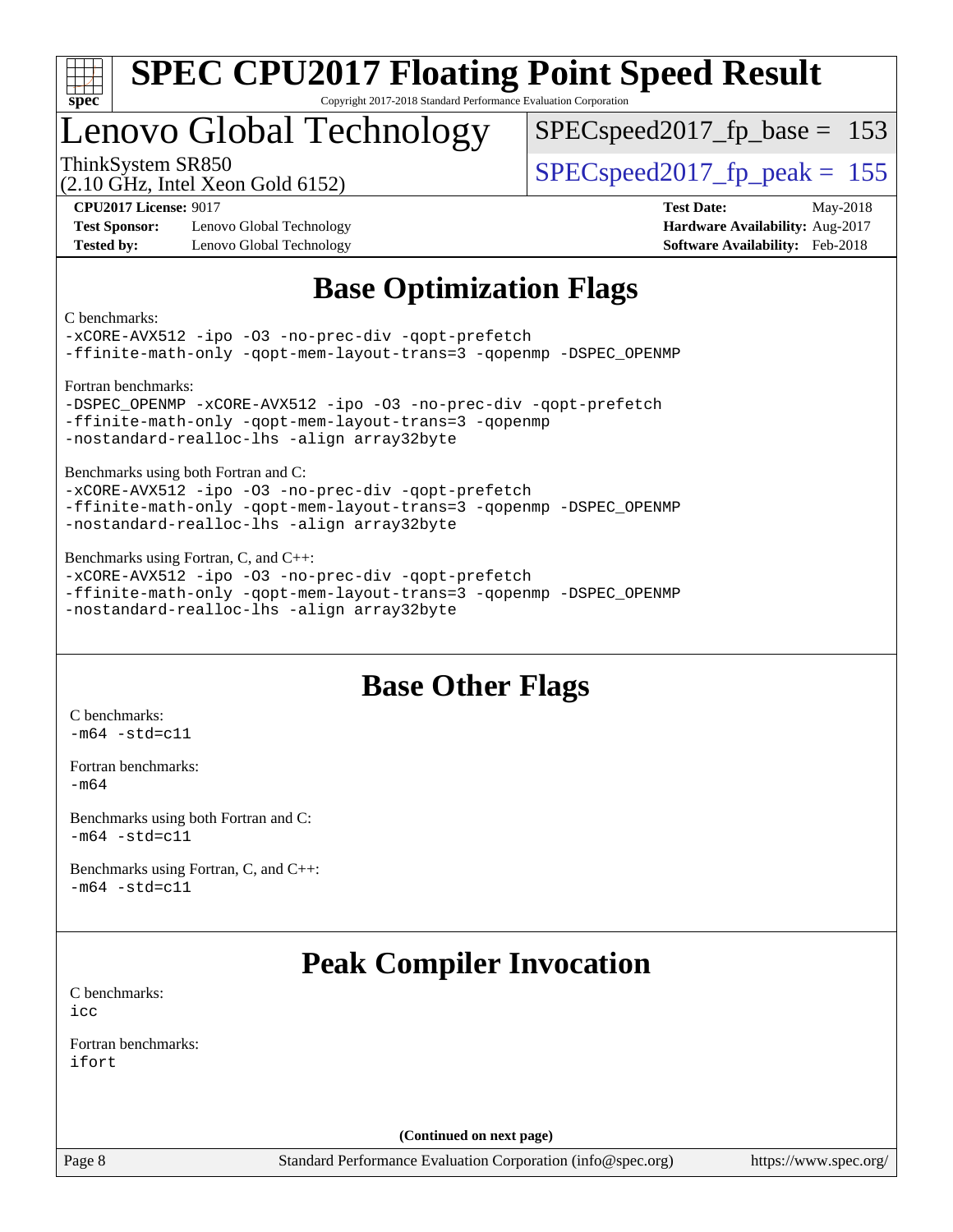

Lenovo Global Technology

 $SPEC speed2017_fp\_base = 153$ 

ThinkSystem SR850  $SPEC speed2017$  fp\_peak = 155

(2.10 GHz, Intel Xeon Gold 6152)

**[Test Sponsor:](http://www.spec.org/auto/cpu2017/Docs/result-fields.html#TestSponsor)** Lenovo Global Technology **[Hardware Availability:](http://www.spec.org/auto/cpu2017/Docs/result-fields.html#HardwareAvailability)** Aug-2017 **[Tested by:](http://www.spec.org/auto/cpu2017/Docs/result-fields.html#Testedby)** Lenovo Global Technology **[Software Availability:](http://www.spec.org/auto/cpu2017/Docs/result-fields.html#SoftwareAvailability)** Feb-2018

**[CPU2017 License:](http://www.spec.org/auto/cpu2017/Docs/result-fields.html#CPU2017License)** 9017 **[Test Date:](http://www.spec.org/auto/cpu2017/Docs/result-fields.html#TestDate)** May-2018

# **[Peak Compiler Invocation \(Continued\)](http://www.spec.org/auto/cpu2017/Docs/result-fields.html#PeakCompilerInvocation)**

[Benchmarks using both Fortran and C](http://www.spec.org/auto/cpu2017/Docs/result-fields.html#BenchmarksusingbothFortranandC): [ifort](http://www.spec.org/cpu2017/results/res2018q2/cpu2017-20180524-05776.flags.html#user_CC_FCpeak_intel_ifort_18.0_8111460550e3ca792625aed983ce982f94888b8b503583aa7ba2b8303487b4d8a21a13e7191a45c5fd58ff318f48f9492884d4413fa793fd88dd292cad7027ca) [icc](http://www.spec.org/cpu2017/results/res2018q2/cpu2017-20180524-05776.flags.html#user_CC_FCpeak_intel_icc_18.0_66fc1ee009f7361af1fbd72ca7dcefbb700085f36577c54f309893dd4ec40d12360134090235512931783d35fd58c0460139e722d5067c5574d8eaf2b3e37e92)

[Benchmarks using Fortran, C, and C++:](http://www.spec.org/auto/cpu2017/Docs/result-fields.html#BenchmarksusingFortranCandCXX) [icpc](http://www.spec.org/cpu2017/results/res2018q2/cpu2017-20180524-05776.flags.html#user_CC_CXX_FCpeak_intel_icpc_18.0_c510b6838c7f56d33e37e94d029a35b4a7bccf4766a728ee175e80a419847e808290a9b78be685c44ab727ea267ec2f070ec5dc83b407c0218cded6866a35d07) [icc](http://www.spec.org/cpu2017/results/res2018q2/cpu2017-20180524-05776.flags.html#user_CC_CXX_FCpeak_intel_icc_18.0_66fc1ee009f7361af1fbd72ca7dcefbb700085f36577c54f309893dd4ec40d12360134090235512931783d35fd58c0460139e722d5067c5574d8eaf2b3e37e92) [ifort](http://www.spec.org/cpu2017/results/res2018q2/cpu2017-20180524-05776.flags.html#user_CC_CXX_FCpeak_intel_ifort_18.0_8111460550e3ca792625aed983ce982f94888b8b503583aa7ba2b8303487b4d8a21a13e7191a45c5fd58ff318f48f9492884d4413fa793fd88dd292cad7027ca)

**[Peak Portability Flags](http://www.spec.org/auto/cpu2017/Docs/result-fields.html#PeakPortabilityFlags)**

Same as Base Portability Flags

**[Peak Optimization Flags](http://www.spec.org/auto/cpu2017/Docs/result-fields.html#PeakOptimizationFlags)**

[C benchmarks](http://www.spec.org/auto/cpu2017/Docs/result-fields.html#Cbenchmarks):

 619.lbm\_s: [-prof-gen](http://www.spec.org/cpu2017/results/res2018q2/cpu2017-20180524-05776.flags.html#user_peakPASS1_CFLAGSPASS1_LDFLAGS619_lbm_s_prof_gen_5aa4926d6013ddb2a31985c654b3eb18169fc0c6952a63635c234f711e6e63dd76e94ad52365559451ec499a2cdb89e4dc58ba4c67ef54ca681ffbe1461d6b36)(pass 1) [-prof-use](http://www.spec.org/cpu2017/results/res2018q2/cpu2017-20180524-05776.flags.html#user_peakPASS2_CFLAGSPASS2_LDFLAGS619_lbm_s_prof_use_1a21ceae95f36a2b53c25747139a6c16ca95bd9def2a207b4f0849963b97e94f5260e30a0c64f4bb623698870e679ca08317ef8150905d41bd88c6f78df73f19)(pass 2) [-O2](http://www.spec.org/cpu2017/results/res2018q2/cpu2017-20180524-05776.flags.html#user_peakPASS1_COPTIMIZE619_lbm_s_f-O2) [-xCORE-AVX512](http://www.spec.org/cpu2017/results/res2018q2/cpu2017-20180524-05776.flags.html#user_peakPASS2_COPTIMIZE619_lbm_s_f-xCORE-AVX512) [-qopt-prefetch](http://www.spec.org/cpu2017/results/res2018q2/cpu2017-20180524-05776.flags.html#user_peakPASS1_COPTIMIZEPASS2_COPTIMIZE619_lbm_s_f-qopt-prefetch) [-ipo](http://www.spec.org/cpu2017/results/res2018q2/cpu2017-20180524-05776.flags.html#user_peakPASS2_COPTIMIZE619_lbm_s_f-ipo) [-O3](http://www.spec.org/cpu2017/results/res2018q2/cpu2017-20180524-05776.flags.html#user_peakPASS2_COPTIMIZE619_lbm_s_f-O3) [-ffinite-math-only](http://www.spec.org/cpu2017/results/res2018q2/cpu2017-20180524-05776.flags.html#user_peakPASS1_COPTIMIZEPASS2_COPTIMIZE619_lbm_s_f_finite_math_only_cb91587bd2077682c4b38af759c288ed7c732db004271a9512da14a4f8007909a5f1427ecbf1a0fb78ff2a814402c6114ac565ca162485bbcae155b5e4258871) [-no-prec-div](http://www.spec.org/cpu2017/results/res2018q2/cpu2017-20180524-05776.flags.html#user_peakPASS2_COPTIMIZE619_lbm_s_f-no-prec-div) [-qopt-mem-layout-trans=3](http://www.spec.org/cpu2017/results/res2018q2/cpu2017-20180524-05776.flags.html#user_peakPASS1_COPTIMIZEPASS2_COPTIMIZE619_lbm_s_f-qopt-mem-layout-trans_de80db37974c74b1f0e20d883f0b675c88c3b01e9d123adea9b28688d64333345fb62bc4a798493513fdb68f60282f9a726aa07f478b2f7113531aecce732043) [-DSPEC\\_SUPPRESS\\_OPENMP](http://www.spec.org/cpu2017/results/res2018q2/cpu2017-20180524-05776.flags.html#suite_peakPASS1_COPTIMIZE619_lbm_s_DSPEC_SUPPRESS_OPENMP) [-qopenmp](http://www.spec.org/cpu2017/results/res2018q2/cpu2017-20180524-05776.flags.html#user_peakPASS2_COPTIMIZE619_lbm_s_qopenmp_16be0c44f24f464004c6784a7acb94aca937f053568ce72f94b139a11c7c168634a55f6653758ddd83bcf7b8463e8028bb0b48b77bcddc6b78d5d95bb1df2967) [-DSPEC\\_OPENMP](http://www.spec.org/cpu2017/results/res2018q2/cpu2017-20180524-05776.flags.html#suite_peakPASS2_COPTIMIZE619_lbm_s_DSPEC_OPENMP) 638.imagick\_s: [-xCORE-AVX512](http://www.spec.org/cpu2017/results/res2018q2/cpu2017-20180524-05776.flags.html#user_peakCOPTIMIZE638_imagick_s_f-xCORE-AVX512) [-ipo](http://www.spec.org/cpu2017/results/res2018q2/cpu2017-20180524-05776.flags.html#user_peakCOPTIMIZE638_imagick_s_f-ipo) [-O3](http://www.spec.org/cpu2017/results/res2018q2/cpu2017-20180524-05776.flags.html#user_peakCOPTIMIZE638_imagick_s_f-O3) [-no-prec-div](http://www.spec.org/cpu2017/results/res2018q2/cpu2017-20180524-05776.flags.html#user_peakCOPTIMIZE638_imagick_s_f-no-prec-div) [-qopt-prefetch](http://www.spec.org/cpu2017/results/res2018q2/cpu2017-20180524-05776.flags.html#user_peakCOPTIMIZE638_imagick_s_f-qopt-prefetch) [-ffinite-math-only](http://www.spec.org/cpu2017/results/res2018q2/cpu2017-20180524-05776.flags.html#user_peakCOPTIMIZE638_imagick_s_f_finite_math_only_cb91587bd2077682c4b38af759c288ed7c732db004271a9512da14a4f8007909a5f1427ecbf1a0fb78ff2a814402c6114ac565ca162485bbcae155b5e4258871) [-qopt-mem-layout-trans=3](http://www.spec.org/cpu2017/results/res2018q2/cpu2017-20180524-05776.flags.html#user_peakCOPTIMIZE638_imagick_s_f-qopt-mem-layout-trans_de80db37974c74b1f0e20d883f0b675c88c3b01e9d123adea9b28688d64333345fb62bc4a798493513fdb68f60282f9a726aa07f478b2f7113531aecce732043) [-qopenmp](http://www.spec.org/cpu2017/results/res2018q2/cpu2017-20180524-05776.flags.html#user_peakCOPTIMIZE638_imagick_s_qopenmp_16be0c44f24f464004c6784a7acb94aca937f053568ce72f94b139a11c7c168634a55f6653758ddd83bcf7b8463e8028bb0b48b77bcddc6b78d5d95bb1df2967) [-DSPEC\\_OPENMP](http://www.spec.org/cpu2017/results/res2018q2/cpu2017-20180524-05776.flags.html#suite_peakCOPTIMIZE638_imagick_s_DSPEC_OPENMP) 644.nab\_s: Same as 638.imagick\_s [Fortran benchmarks](http://www.spec.org/auto/cpu2017/Docs/result-fields.html#Fortranbenchmarks): [-prof-gen](http://www.spec.org/cpu2017/results/res2018q2/cpu2017-20180524-05776.flags.html#user_FCpeak_prof_gen_5aa4926d6013ddb2a31985c654b3eb18169fc0c6952a63635c234f711e6e63dd76e94ad52365559451ec499a2cdb89e4dc58ba4c67ef54ca681ffbe1461d6b36)(pass 1) [-prof-use](http://www.spec.org/cpu2017/results/res2018q2/cpu2017-20180524-05776.flags.html#user_FCpeak_prof_use_1a21ceae95f36a2b53c25747139a6c16ca95bd9def2a207b4f0849963b97e94f5260e30a0c64f4bb623698870e679ca08317ef8150905d41bd88c6f78df73f19)(pass 2) [-DSPEC\\_SUPPRESS\\_OPENMP](http://www.spec.org/cpu2017/results/res2018q2/cpu2017-20180524-05776.flags.html#suite_FCpeak_DSPEC_SUPPRESS_OPENMP) -DSPEC OPENMP [-O2](http://www.spec.org/cpu2017/results/res2018q2/cpu2017-20180524-05776.flags.html#user_FCpeak_f-O2) [-xCORE-AVX512](http://www.spec.org/cpu2017/results/res2018q2/cpu2017-20180524-05776.flags.html#user_FCpeak_f-xCORE-AVX512) [-qopt-prefetch](http://www.spec.org/cpu2017/results/res2018q2/cpu2017-20180524-05776.flags.html#user_FCpeak_f-qopt-prefetch) [-ipo](http://www.spec.org/cpu2017/results/res2018q2/cpu2017-20180524-05776.flags.html#user_FCpeak_f-ipo) [-O3](http://www.spec.org/cpu2017/results/res2018q2/cpu2017-20180524-05776.flags.html#user_FCpeak_f-O3) [-ffinite-math-only](http://www.spec.org/cpu2017/results/res2018q2/cpu2017-20180524-05776.flags.html#user_FCpeak_f_finite_math_only_cb91587bd2077682c4b38af759c288ed7c732db004271a9512da14a4f8007909a5f1427ecbf1a0fb78ff2a814402c6114ac565ca162485bbcae155b5e4258871) [-no-prec-div](http://www.spec.org/cpu2017/results/res2018q2/cpu2017-20180524-05776.flags.html#user_FCpeak_f-no-prec-div) [-qopt-mem-layout-trans=3](http://www.spec.org/cpu2017/results/res2018q2/cpu2017-20180524-05776.flags.html#user_FCpeak_f-qopt-mem-layout-trans_de80db37974c74b1f0e20d883f0b675c88c3b01e9d123adea9b28688d64333345fb62bc4a798493513fdb68f60282f9a726aa07f478b2f7113531aecce732043) [-qopenmp](http://www.spec.org/cpu2017/results/res2018q2/cpu2017-20180524-05776.flags.html#user_FCpeak_qopenmp_16be0c44f24f464004c6784a7acb94aca937f053568ce72f94b139a11c7c168634a55f6653758ddd83bcf7b8463e8028bb0b48b77bcddc6b78d5d95bb1df2967) [-nostandard-realloc-lhs](http://www.spec.org/cpu2017/results/res2018q2/cpu2017-20180524-05776.flags.html#user_FCpeak_f_2003_std_realloc_82b4557e90729c0f113870c07e44d33d6f5a304b4f63d4c15d2d0f1fab99f5daaed73bdb9275d9ae411527f28b936061aa8b9c8f2d63842963b95c9dd6426b8a) [-align array32byte](http://www.spec.org/cpu2017/results/res2018q2/cpu2017-20180524-05776.flags.html#user_FCpeak_align_array32byte_b982fe038af199962ba9a80c053b8342c548c85b40b8e86eb3cc33dee0d7986a4af373ac2d51c3f7cf710a18d62fdce2948f201cd044323541f22fc0fffc51b6) [Benchmarks using both Fortran and C](http://www.spec.org/auto/cpu2017/Docs/result-fields.html#BenchmarksusingbothFortranandC): 621.wrf\_s: [-prof-gen](http://www.spec.org/cpu2017/results/res2018q2/cpu2017-20180524-05776.flags.html#user_peakPASS1_CFLAGSPASS1_FFLAGSPASS1_LDFLAGS621_wrf_s_prof_gen_5aa4926d6013ddb2a31985c654b3eb18169fc0c6952a63635c234f711e6e63dd76e94ad52365559451ec499a2cdb89e4dc58ba4c67ef54ca681ffbe1461d6b36)(pass 1) [-prof-use](http://www.spec.org/cpu2017/results/res2018q2/cpu2017-20180524-05776.flags.html#user_peakPASS2_CFLAGSPASS2_FFLAGSPASS2_LDFLAGS621_wrf_s_prof_use_1a21ceae95f36a2b53c25747139a6c16ca95bd9def2a207b4f0849963b97e94f5260e30a0c64f4bb623698870e679ca08317ef8150905d41bd88c6f78df73f19)(pass 2) [-O2](http://www.spec.org/cpu2017/results/res2018q2/cpu2017-20180524-05776.flags.html#user_peakPASS1_COPTIMIZEPASS1_FOPTIMIZE621_wrf_s_f-O2) [-xCORE-AVX512](http://www.spec.org/cpu2017/results/res2018q2/cpu2017-20180524-05776.flags.html#user_peakPASS2_COPTIMIZEPASS2_FOPTIMIZE621_wrf_s_f-xCORE-AVX512) [-qopt-prefetch](http://www.spec.org/cpu2017/results/res2018q2/cpu2017-20180524-05776.flags.html#user_peakPASS1_COPTIMIZEPASS1_FOPTIMIZEPASS2_COPTIMIZEPASS2_FOPTIMIZE621_wrf_s_f-qopt-prefetch) [-ipo](http://www.spec.org/cpu2017/results/res2018q2/cpu2017-20180524-05776.flags.html#user_peakPASS2_COPTIMIZEPASS2_FOPTIMIZE621_wrf_s_f-ipo) [-O3](http://www.spec.org/cpu2017/results/res2018q2/cpu2017-20180524-05776.flags.html#user_peakPASS2_COPTIMIZEPASS2_FOPTIMIZE621_wrf_s_f-O3) [-ffinite-math-only](http://www.spec.org/cpu2017/results/res2018q2/cpu2017-20180524-05776.flags.html#user_peakPASS1_COPTIMIZEPASS1_FOPTIMIZEPASS2_COPTIMIZEPASS2_FOPTIMIZE621_wrf_s_f_finite_math_only_cb91587bd2077682c4b38af759c288ed7c732db004271a9512da14a4f8007909a5f1427ecbf1a0fb78ff2a814402c6114ac565ca162485bbcae155b5e4258871) [-no-prec-div](http://www.spec.org/cpu2017/results/res2018q2/cpu2017-20180524-05776.flags.html#user_peakPASS2_COPTIMIZEPASS2_FOPTIMIZE621_wrf_s_f-no-prec-div) [-qopt-mem-layout-trans=3](http://www.spec.org/cpu2017/results/res2018q2/cpu2017-20180524-05776.flags.html#user_peakPASS1_COPTIMIZEPASS1_FOPTIMIZEPASS2_COPTIMIZEPASS2_FOPTIMIZE621_wrf_s_f-qopt-mem-layout-trans_de80db37974c74b1f0e20d883f0b675c88c3b01e9d123adea9b28688d64333345fb62bc4a798493513fdb68f60282f9a726aa07f478b2f7113531aecce732043) [-DSPEC\\_SUPPRESS\\_OPENMP](http://www.spec.org/cpu2017/results/res2018q2/cpu2017-20180524-05776.flags.html#suite_peakPASS1_COPTIMIZEPASS1_FOPTIMIZE621_wrf_s_DSPEC_SUPPRESS_OPENMP) [-qopenmp](http://www.spec.org/cpu2017/results/res2018q2/cpu2017-20180524-05776.flags.html#user_peakPASS2_COPTIMIZEPASS2_FOPTIMIZE621_wrf_s_qopenmp_16be0c44f24f464004c6784a7acb94aca937f053568ce72f94b139a11c7c168634a55f6653758ddd83bcf7b8463e8028bb0b48b77bcddc6b78d5d95bb1df2967) [-DSPEC\\_OPENMP](http://www.spec.org/cpu2017/results/res2018q2/cpu2017-20180524-05776.flags.html#suite_peakPASS2_COPTIMIZEPASS2_FOPTIMIZE621_wrf_s_DSPEC_OPENMP) [-nostandard-realloc-lhs](http://www.spec.org/cpu2017/results/res2018q2/cpu2017-20180524-05776.flags.html#user_peakEXTRA_FOPTIMIZE621_wrf_s_f_2003_std_realloc_82b4557e90729c0f113870c07e44d33d6f5a304b4f63d4c15d2d0f1fab99f5daaed73bdb9275d9ae411527f28b936061aa8b9c8f2d63842963b95c9dd6426b8a) [-align array32byte](http://www.spec.org/cpu2017/results/res2018q2/cpu2017-20180524-05776.flags.html#user_peakEXTRA_FOPTIMIZE621_wrf_s_align_array32byte_b982fe038af199962ba9a80c053b8342c548c85b40b8e86eb3cc33dee0d7986a4af373ac2d51c3f7cf710a18d62fdce2948f201cd044323541f22fc0fffc51b6)

```
 627.cam4_s: -xCORE-AVX512 -ipo -O3 -no-prec-div -qopt-prefetch
-ffinite-math-only -qopt-mem-layout-trans=3 -qopenmp
-DSPEC_OPENMP -nostandard-realloc-lhs -align array32byte
```
**(Continued on next page)**